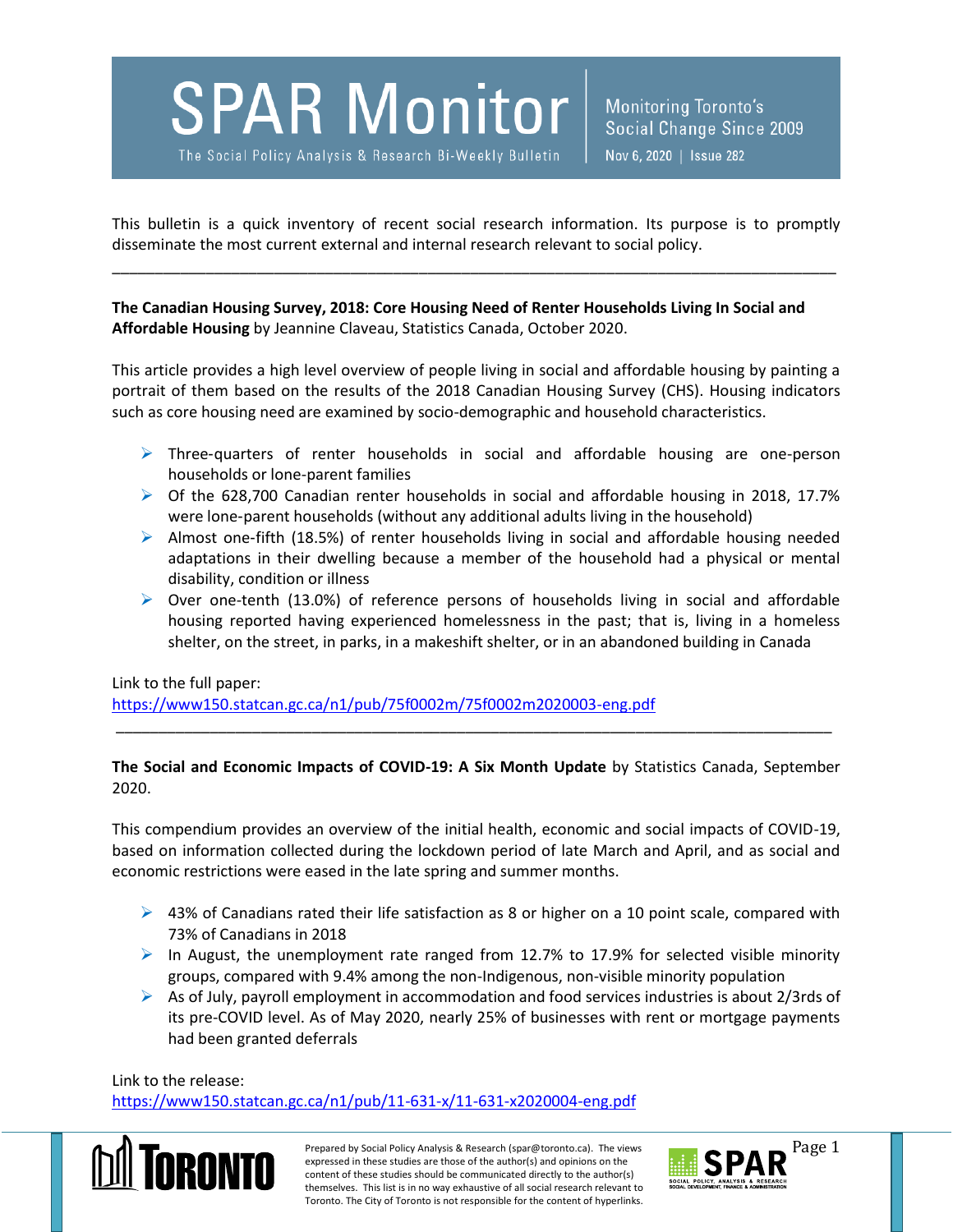# **Community Voices Pave the Way to Recovery: What 1,400+ Torontonians told us they want to see in the City's Recovery and Rebuilding Process** by Social Planning Toronto, October 2020.

\_\_\_\_\_\_\_\_\_\_\_\_\_\_\_\_\_\_\_\_\_\_\_\_\_\_\_\_\_\_\_\_\_\_\_\_\_\_\_\_\_\_\_\_\_\_\_\_\_\_\_\_\_\_\_\_\_\_\_\_\_\_\_\_\_\_\_\_\_\_\_\_\_\_\_\_\_\_\_\_\_\_\_\_\_

This report exclusively summarizes the input gathered through the Social Planning Toronto (SPT) supported consultations representing over 1,457 voices from Indigenous populations, equity-seeking groups, and vulnerable populations. It is crucial to give special attention to the findings that emerged from the SPT-supported consultations, as the communities who participated are often underrepresented in decision-making processes.

- $\triangleright$  Through the SPT-supported consultation process, we heard from more than 1,457 individual participants through four data collection activities
- $\triangleright$  Almost 70% of respondents indicated that they felt sad, anxious, overwhelmed, or lonely
- $\triangleright$  While only 24% of respondents indicated that they accessed income supports before the pandemic, 47% identified this as a priority for the next 0–6 months
- $\triangleright$  Participants suggested the ways in which the design and delivery of programs can be improved to increase participation from equity-seeking and vulnerable populations

#### Link to the website:

[https://d3n8a8pro7vhmx.cloudfront.net/socialplanningtoronto/pages/2404/attachments/original/1602](https://d3n8a8pro7vhmx.cloudfront.net/socialplanningtoronto/pages/2404/attachments/original/1602697384/Recovery_Consultation_Summary_Report_release.pdf?1602697384) [697384/Recovery\\_Consultation\\_Summary\\_Report\\_release.pdf?1602697384](https://d3n8a8pro7vhmx.cloudfront.net/socialplanningtoronto/pages/2404/attachments/original/1602697384/Recovery_Consultation_Summary_Report_release.pdf?1602697384)

\_\_\_\_\_\_\_\_\_\_\_\_\_\_\_\_\_\_\_\_\_\_\_\_\_\_\_\_\_\_\_\_\_\_\_\_\_\_\_\_\_\_\_\_\_\_\_\_\_\_\_\_\_\_\_\_\_\_\_\_\_\_\_\_\_\_\_\_\_\_\_\_\_\_\_\_\_\_\_\_\_\_

**Justice-focused Mental Health Supportive Housing in Toronto: Needs Assessment and Action Plan** by Wellesley Institute, July 2020.

This report is a needs assessment, along with recommendations for action in Toronto. It draws from expert interviews, service user and service provider focus groups, analyses of waitlist and clinical data, a review of the research literature, and contributions from an advisory group.

- $\triangleright$  The City of Toronto, although it has 20 percent of Ontario population, has one-quarter to one third of Ontario's lower-income and higher-needs population. This arises because in the GTA (half of Ontario population), the City of Toronto has dominant shares of lower-cost rental, lowincome population, homelessness, and social and health services for people with higher needs
- $\triangleright$  80% of persons in custody were identified as "having a substance abuse problem that is associated with their criminal behaviour on admission to prison"
- $\triangleright$  Complex Trauma is also more commonly reported for justice-involved women as were estimates of physical and sexual abuse (ranging between 50% and 90%)
- $\triangleright$  5% of the Canadian population identify as Indigenous, Indigenous adults account for 27% of provincial and territorial custodial admissions and 28% of federal custodial admissions

## Link to the full paper:

[https://www.wellesleyinstitute.com/wp-content/uploads/2020/09/Justice-focused-Mental-Health-](https://www.wellesleyinstitute.com/wp-content/uploads/2020/09/Justice-focused-Mental-Health-Supportive-Housing-in-Toronto-Needs-Asessment-and-Action-Plan-2020.pdf)[Supportive-Housing-in-Toronto-Needs-Asessment-and-Action-Plan-2020.pdf](https://www.wellesleyinstitute.com/wp-content/uploads/2020/09/Justice-focused-Mental-Health-Supportive-Housing-in-Toronto-Needs-Asessment-and-Action-Plan-2020.pdf)



Prepared by Social Policy Analysis & Research (spar@toronto.ca). The views Page 2 expressed in these studies are those of the author(s) and opinions on the content of these studies should be communicated directly to the author(s) themselves. This list is in no way exhaustive of all social research relevant to Toronto. The City of Toronto is not responsible for the content of hyperlinks.

\_\_\_\_\_\_\_\_\_\_\_\_\_\_\_\_\_\_\_\_\_\_\_\_\_\_\_\_\_\_\_\_\_\_\_\_\_\_\_\_\_\_\_\_\_\_\_\_\_\_\_\_\_\_\_\_\_\_\_\_\_\_\_\_\_\_\_\_\_\_\_\_\_\_\_\_\_\_\_\_\_\_\_\_\_